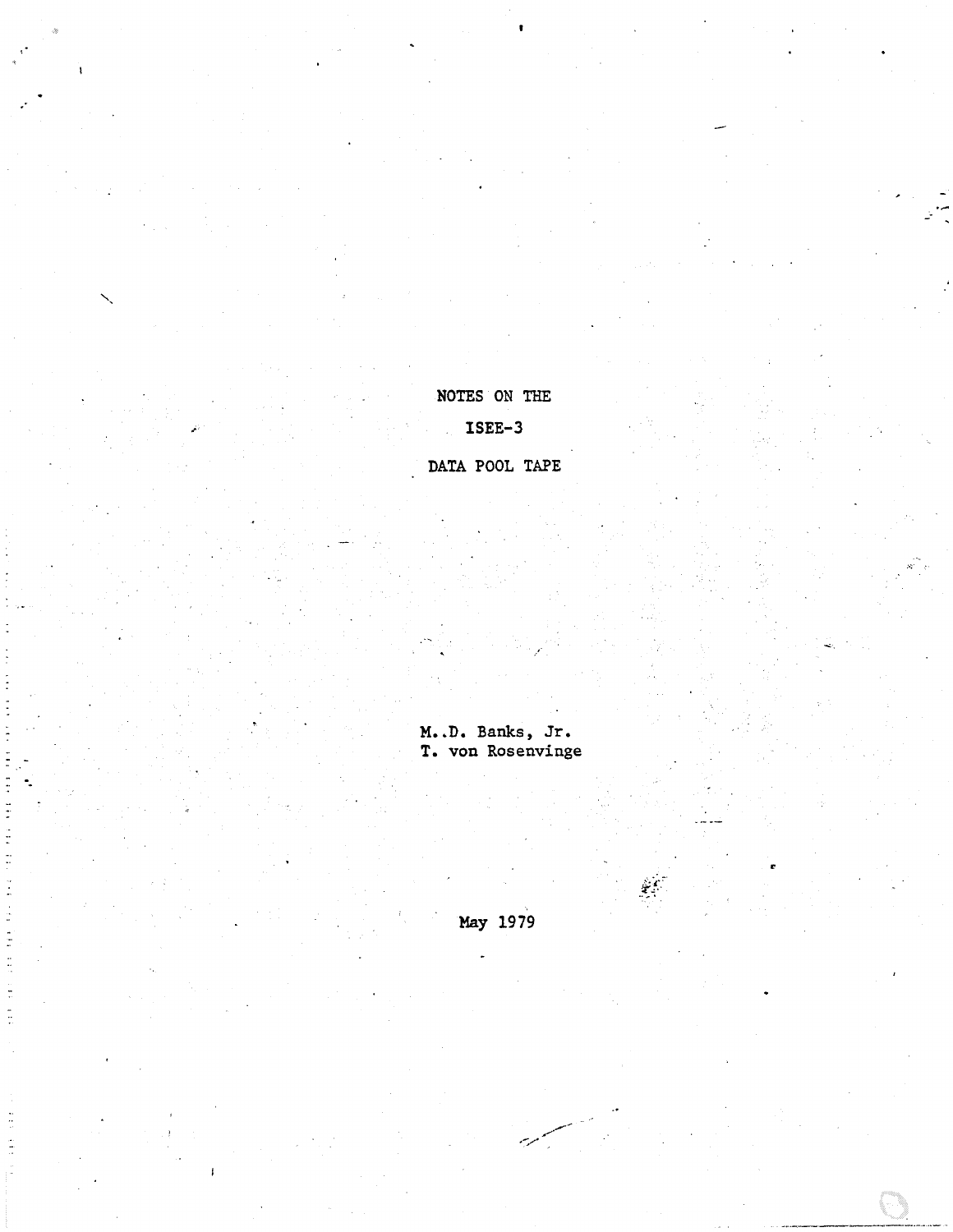# I. Introduction

**I** 

-.

.-

*I* 

The International Sun-Earth Explorer Mission is. a joint **NASA/ESA**  project intended to study the earth's magnetosphere and its response to disturbances in the solar wind. The ISEE-3 spacecraft is positioned *'240* earth radii upstream of the earth's bow-shock and observes the ' solar wind flowing towards the earth while the ISEE-1 and **2** spacecraft **make** observations in or near the magnetosphere. This project has been described in detail by Ogilvie, et al. **(1977),\*** The primary purpose of *the* ISEE-3 data pool tape is to make basic quantities measured at **ISEE-3**  readily available beyond the individual experiment groups **making** the measurements. This is particularly desirable since the emphasis of this mission is on utilizing simultaneous data from all three spacecraft. The data pool tape does have some limitations, however. For example, the time resolution and selection of data is limited.. *Also,* the algorithms for transforming measured quantities into physical units are generally not as complex as those that experimenters may eventually **use** in reducing their data. **On** the other hand, many users will profit more by quick access to somewhat imperfect data than by eventual access to more refined data. For instance, an experimenter can use the data **pool** tape to identify interesting time periods and hence greatly reduce .the volume of refined data which he nay request from another experimenter.

-.

The data pool tape is produced at Goddard Space Flight Center by the Information Processing Division (IPD) using algorithms provided by each experimenter. IPD does its best to process the data accordingly, but it **is** staffed by programmers and *not* scientists and hence cannot be held responsible for identifying, for example, subtle changes in instrument performance, limitations of experiment response, **or** interference to **an** experiment.

In order, then, for a user to make sensible use of the data pool tape he requires a good description of each experiment, a description of the tape format and a description of the algorithms used. The first of these has been provided in the IEEE transactions on Geoscience Electro**nics,** July 1978, Volume GE-16. It is intended that the remaining items **be** supplied 'in part by the present document. Following this introduction, **we** have provided notes on the ISEE-3 data pool tape together with the tape format. This precedes sections which have short write-ups from each experimenter regarding the method by which their data is reduced to yield the quantities on the tape and appropriate caveats. Finally there is a list of Principal Investigators with addresses and telephone numbers.

\* Ogilvie, **K. W.,** von Rosenvinge, **T. T.** and Durney, **A.** C., Science, 198, 8131, **1977.**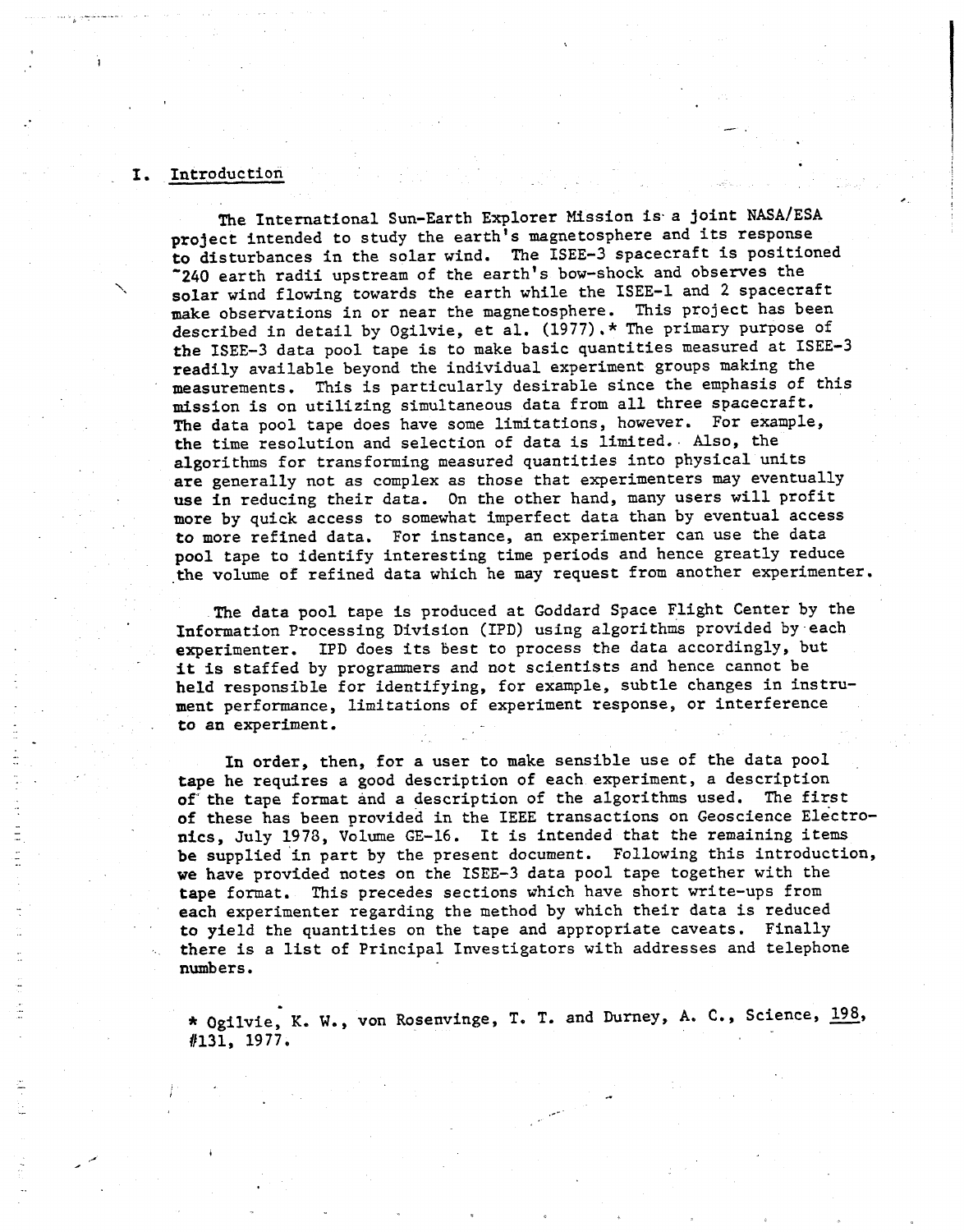## NOTES ON THE ISEE-3 DATA POOL TAPE

## GENERAL DESCRIPTION AND USAGE

 $\mathbf{1}$ . **1.'** Structure **of:** the Data Pool Tape

**GENERAL** DESCRIPTION AND USAGE

(A) Tapes<br>Each data pool user receives one reel of tape per week. This<br>tape may be 7-track 556 cpi, 9-track 1600 cpi, or 9-track 800 cpi, depending upon the user's preference. All tapes are odd parity. Inter-record gaps are .65 inch for 9-track tapes and .75 inch for 7-track tapes.

**.75** inch for 7-track tapes. \_\_ . -' \* **(B)** Files

> Data pool information for a 7-day period is presented as a single tape file, beginning with a label record and ending with a standard tape mark (EOF mark). All records, including the label, are of the same length. The data pool file contains approximately 160 data records spanning 7 days of telemetry data. Redundant telemetry data (due to overlap in ground station coverage) has been removed. The data pool file coincides in time with a "shipping group" of the usual telemetry data (decom tapes) which is sent to each experimenter.

tapes) which is sent to each experimenter.<br>
The data pool file appears 3 times on the the data position of the data can the tape for redundancy bakkup, See Figure 1.

(C) · Data. Words<br>  $=$   $\frac{(-1)^n}{2}$  ...

". . - - \_\_ \_\_ - . ..

tiche) ಕಾಗಿದ್ದು  $\mathbb{Z}^n \to \mathbb{R}$ 

÷.

 $\ddot{1}$ 

Word Size

Each data pool tape is written in computer words of a<br>length compatible with the intended user's computer. Tapes thus constructed can be read directly into the user's computer with no reformatting. This holds true for both 7-track and 9-track tapes. For example, records intended for use with a CDC 6000 series computer would appear as packed strings of 60-bit fields. On a 9-track tape, each such 60-bit field occupies  $7-1/2$  tape characters. But the total number of words per record is an even number, so that the 60-bit fields can all be written in pairs, 15 tape characters per pair, and thus can be read normally by the CDC. (Other combinations of word size and tape type work **COCO.** (CONCEDENTATIONS OF WORD SIZE and tape type work<br>**t** in a similar fashion). o in a similar fashion),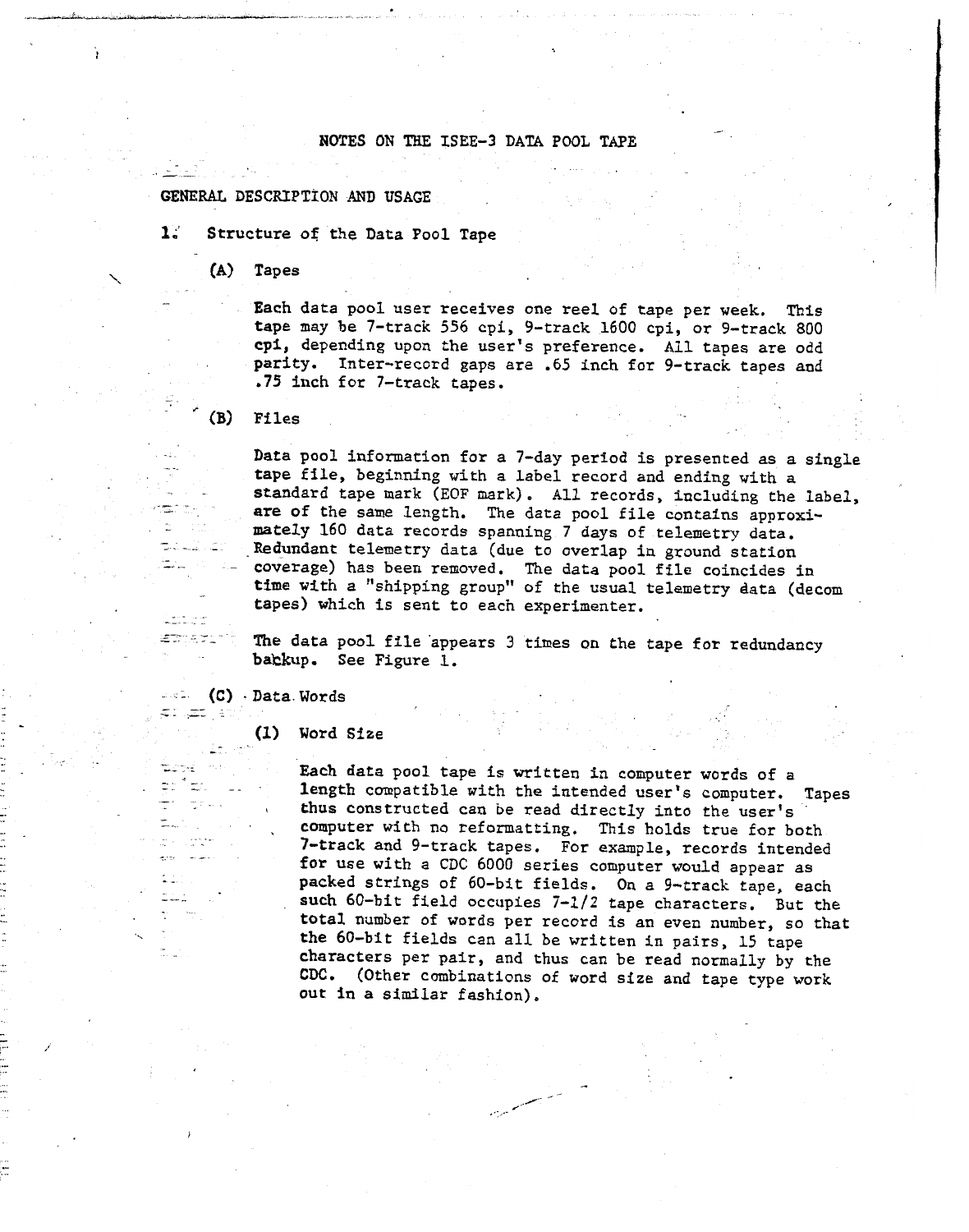

邀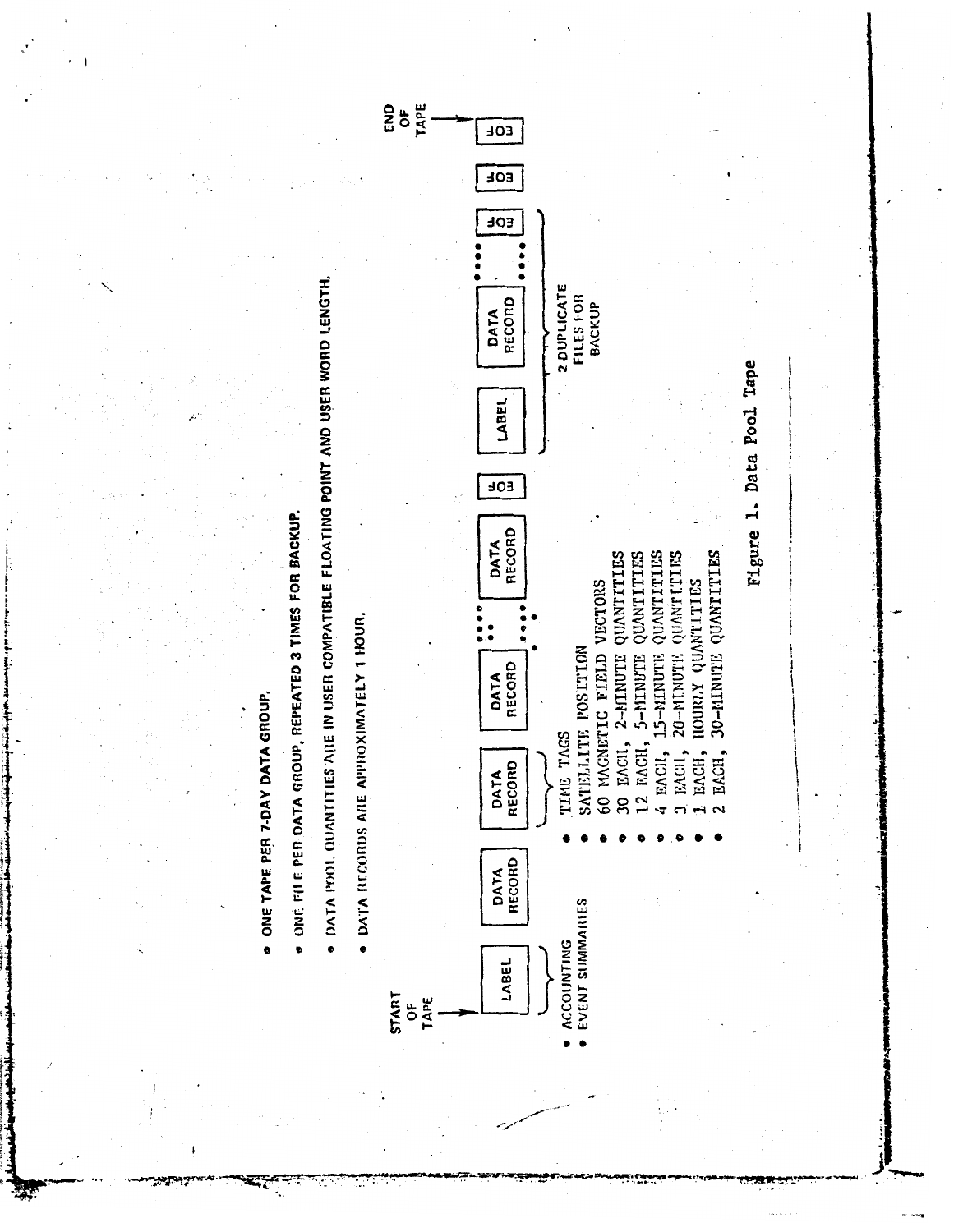## II. Contents of the Data Pool Tape

 $(A)$ Time

> The time values given on the data pool tape are UTC (Universal Time Code) at the time the data was transmitted from the spacecraft (i.e. transmission lag time has been removed). Times have been smoothed to remove random errors and then verified by intercomparison among all the ground stations. Time is given as Julian day (1-366) and seconds-of-day.

(B) Clock

The clock used on the data pool tape is a minor frame counter. . It is constructed by combining the 24-bit raw spacecraft clock with part of the frame counter. (This is the same clock as used on the telemetry data tapes).

Since the full clock will not .fit in **all** types of floating point works wfthout truncation, it is broken into **2** pieces, the **low**  order 21 bits in one word, the remaining high order portion in another. The full clock can be reconstructed by converting both clock pieces to integer, then adding them together.

It should be noted that time, rather than clock, is the primary reference for data pool items. Clock is subject to rollover within the data pool file, as well as to unpredicted jumps forward or backward.

(C) Timelines

The time versus clock relationship, may not be linear throughout the entire data pool file. Breaks occur if the bit rate changes, at end-of-year, and if the clock jumps or rolls over. **A** segment of data in which time versus clock is linear is defined as a time/clock baseline or "timeline."

Data accumulation intervals for experiment algorithms do not continue across timelines; that is, each data pool quantity is computed using data which begins and ends in the same timeline. See Figure 2.

(D) Data Records

Data records are fixed length, 810 words long. A <u>full reco</u>rd holds 64 minutes of information.

Within a timeline, each data record represent tition in time. Data items are positioned within the records by time, relative to the start of the record (see "Time Tagging," below). Fill code is substituted where data is unavailable. If **<sup>a</sup>**gap in data coverage greater than *64* minutes occurs, it is possible that an entire record will be fill code. In this case the **durmny** record indicator is turned on.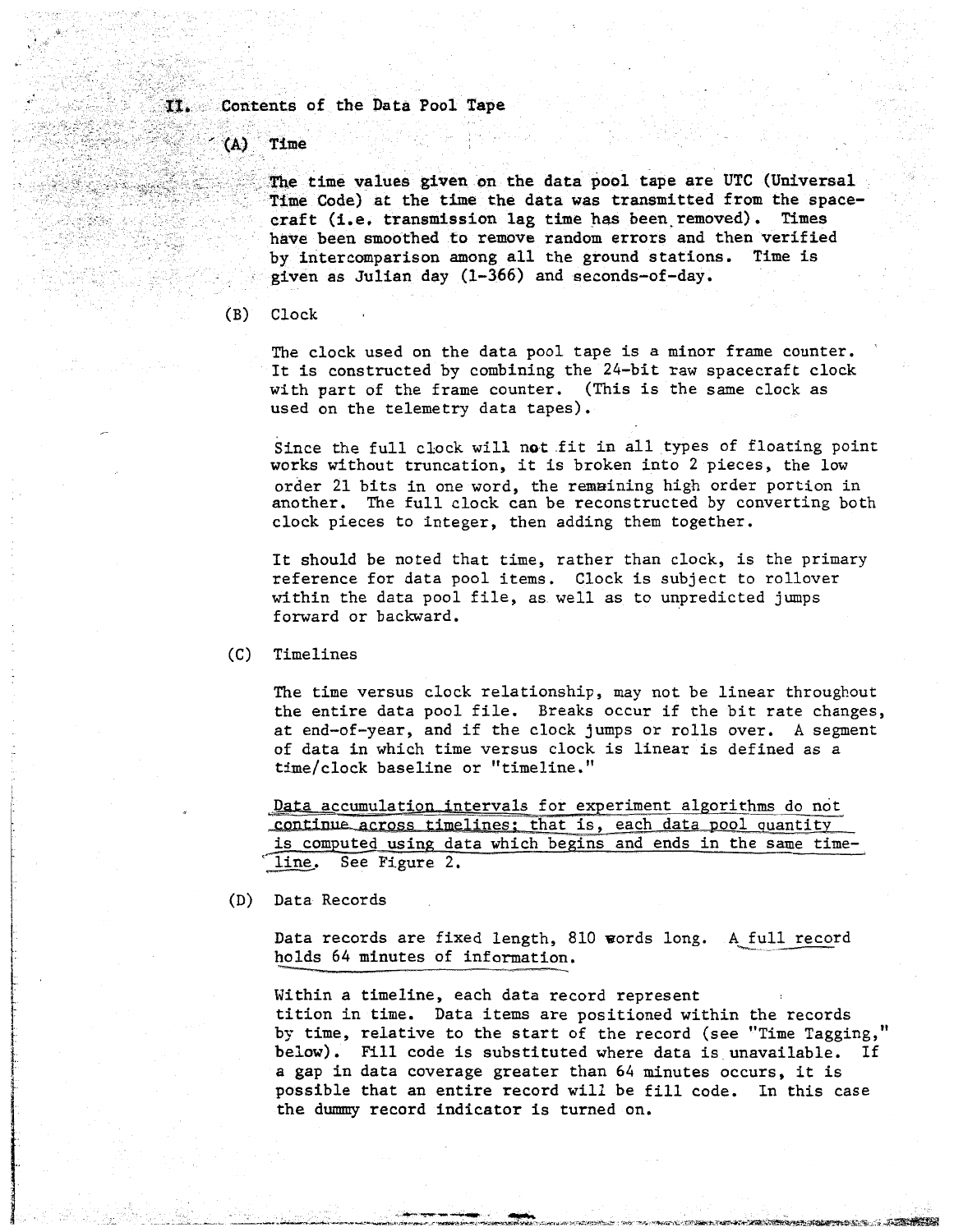#### Floating Point Format  $(2)$

The entire data pool tape, the file label record and all data records. are in floating point format. (This provides a uniform, standard appearance of all information, facilitates conversion to the various computer word sizes, and simplifies tape printing and verification). The floating point representation used on each tape is specified by the user, and, like the word size, is compatible with the computer which will process the tape.

Most data pool tape quantities are originally computed in floating point and should be interpreted as such. Certain items, however, are obvious as integer values converted to floating point representation (day-of-year, seconds-of-day, clock, various indicator flags, etc.). The user may interpret such items either as floating point (in which case appropriate precautions should be taken to prevent possible truncation during conversion to integer).

**(3)** Missing Data

Missing data items are indicated by a negative value fill code in place of the missing item. The exact value of the fill code is dependent on the type of floating point used, but will in all cases **be** outside the legitimate range of any data item.

Missing data pool items may be the result of gaps in data recovery at the ground station. or the result of data being rejected by one of the experiment processing algorithms.

It is possible that uncertain conditions may lead to a data pool result of questionable validity. Rather than be rejected, such results may, in certain cases, be presented as the negative of the actual result. Thus, a negative number other than the fill code, if in a field which should normally be positive, represents a doubtful result and may be used, but with caution. (Note that this does not apply to those values which may normally be negative, such as magnetic field com-ponents) .

Data taken when the spacecraft is in engineering format is rejected by the data pool program.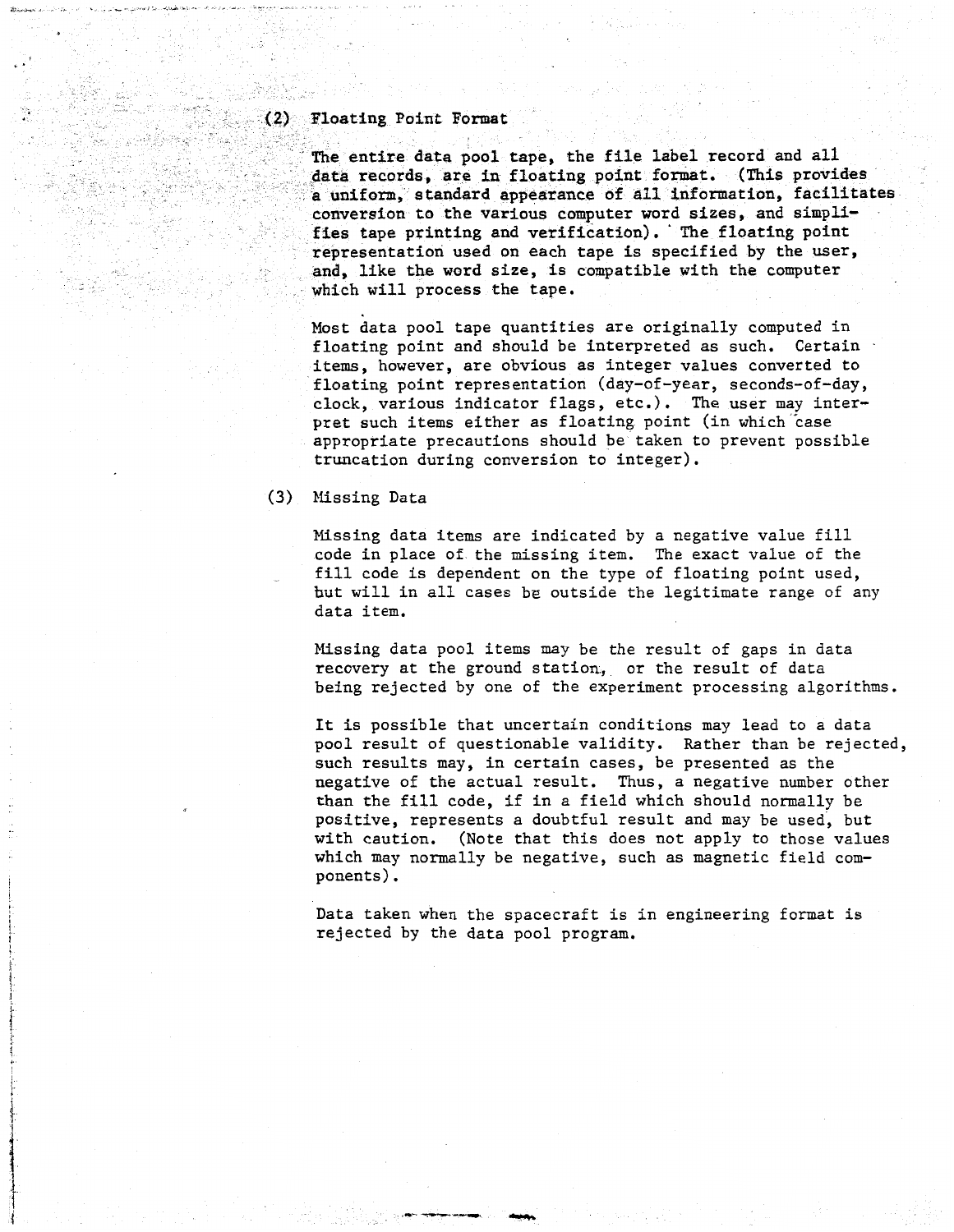

THE PAID OF

Ŕ B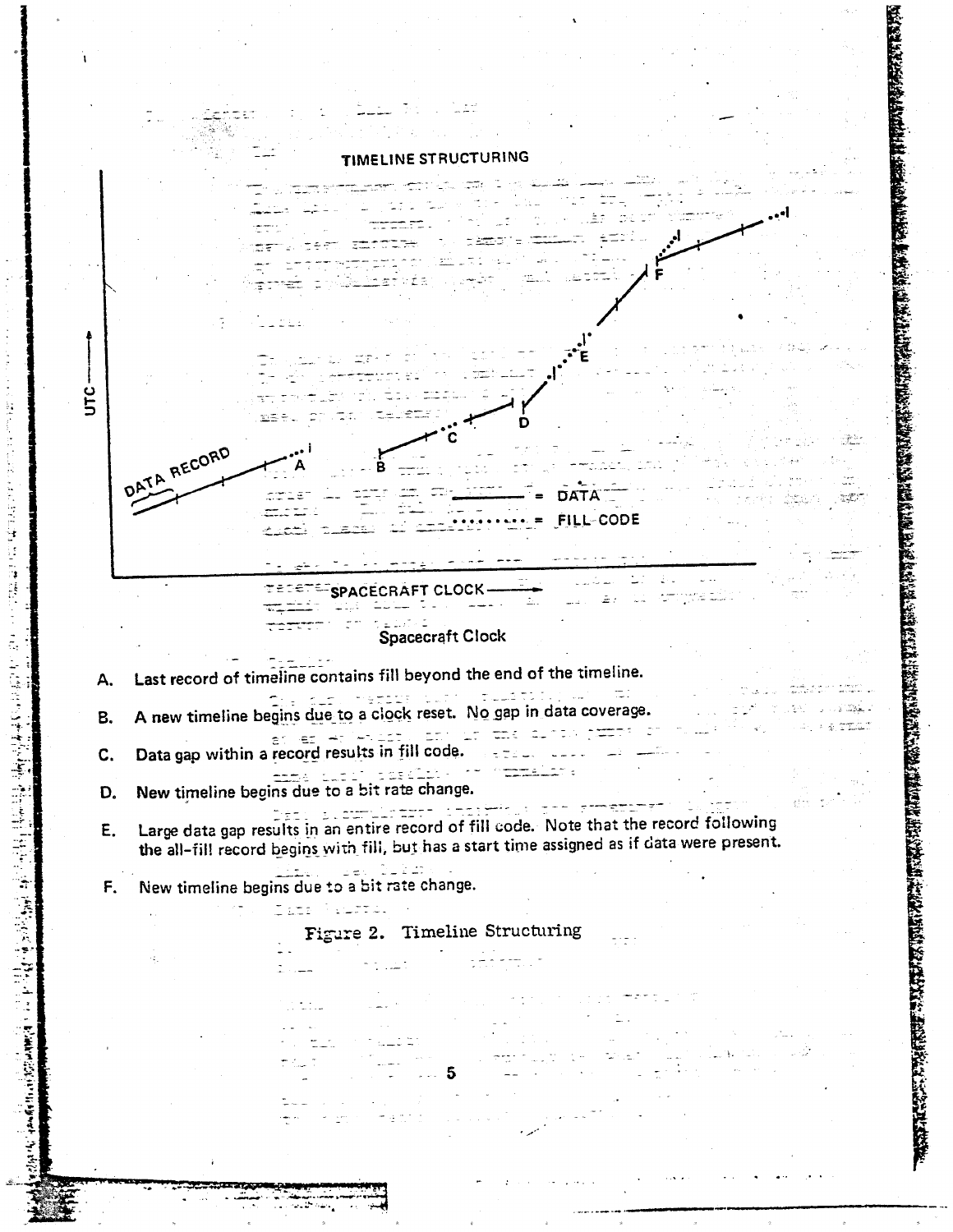The format of the data record is given in Table **2.** 

## (E) Time Tagging

.... **I** -

**JE literate** 

'\

There are seven types of data pool information, according to frequency of readout: (1) 60 per record, 1-minute intervals, (2) **30** per record, 2-minute intervals; (3) 12 per record, 5-minute interval; (4) 4 per record, 15-minute intervals; (5) 3 per record, 20-minute intervals; (6) 2 per record, 30-minute intervals; (7) once per record. ("Minute," as used here, means an ISEE minute," or 64-seconds inde

-.

The start time of the data record (words 1 and 2) is the start time of sampling interval number at all seven frequencies of readout. The start times of subsequent intervals are computed relative to interval number 1'.

Examples (Refer to Table 3):

Example 1 -- The magnetic field vector  $\{Bz(1),Bx(1),By(1)\}\$ , in words 201-203 was computed for the 64-second interval beginning at the record start time.  $-1$ 

The vector  $\{Bz(60), Bx(60), By(60)\}\;$ , in words 555-557, was computed over the 64-second interval beginning at t=(record start time)  $+$  (59 *x* 64 seconds). Similarly, vector {Bg(3), **Bx(3),** By(3)) , words 213-215, was computed over the 64-second interval beginning at  $t=(record start time) + (128 seconds)$ .

Example 2  $--$  Find the energetic particles flux, energy >15 MeV, **at** a point in time 20 minutes from the start of the record.

- **The** required information set is from the Anderson algorithm, words 681-682, labeled **EFLUX** (1) - EFLUX (12). This data is **given** at intervals of 5 ISEE-minutes or every 320 seconds. Let **RST** equal the record start time. Then,

 $RST + 20$  min =  $RST + 1200$  sec =  $RST + 3.75$  intervals

The desired value would thus be best approximated by interval **No,** *4,* word 684.

### **(F)** File Label

The **file** label record, Table 1, contains identification and accounting information for the data pool file. It also contains **the** minimum and maximum spin periods encountered over the 7-day **file** period, an index to all timelines in the file, and magnetometer parameters, The record is padded to the length of the data records.

**As** indicated in Table 1, the first 1440 bits should be ignored by the user. These bits are used for internal accounting purposes by Goddard Space Flight Center.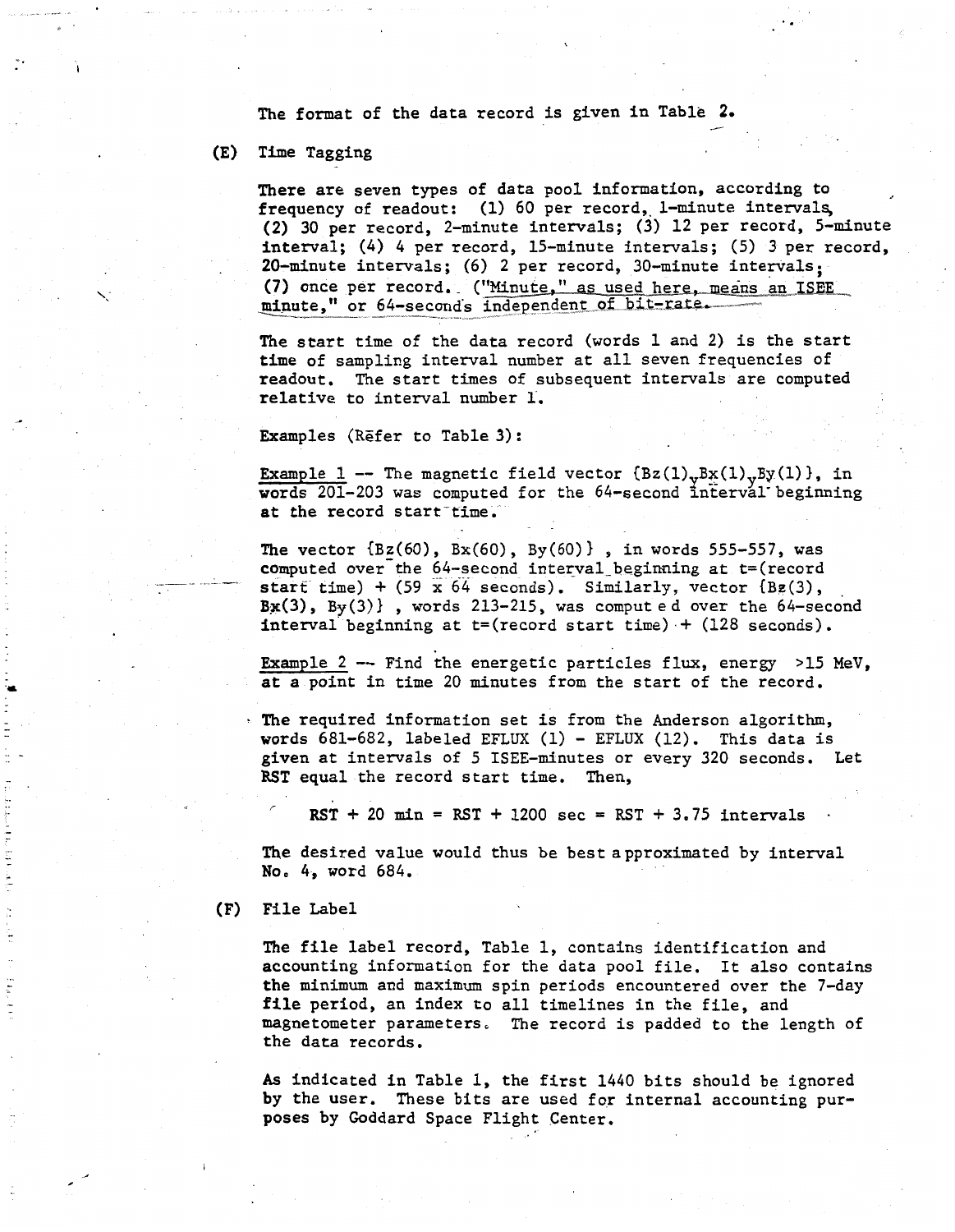|                                                                                                                                                                                                                                                                               |                           | Table 1: DATA POOL FILE LABEL                                                                                                      |
|-------------------------------------------------------------------------------------------------------------------------------------------------------------------------------------------------------------------------------------------------------------------------------|---------------------------|------------------------------------------------------------------------------------------------------------------------------------|
|                                                                                                                                                                                                                                                                               |                           |                                                                                                                                    |
|                                                                                                                                                                                                                                                                               | WORD<br><b>NUMRER*</b>    | DESCRIPTION<br><u>CALL VALUES ARE FLOATING POINTS</u>                                                                              |
|                                                                                                                                                                                                                                                                               |                           |                                                                                                                                    |
|                                                                                                                                                                                                                                                                               |                           |                                                                                                                                    |
|                                                                                                                                                                                                                                                                               |                           |                                                                                                                                    |
|                                                                                                                                                                                                                                                                               |                           | 1440 BITS FOR GSFC INTERNAL USE.                                                                                                   |
|                                                                                                                                                                                                                                                                               |                           |                                                                                                                                    |
|                                                                                                                                                                                                                                                                               | N                         |                                                                                                                                    |
|                                                                                                                                                                                                                                                                               | $N+1$                     | SATELLITE ID NUMBER                                                                                                                |
|                                                                                                                                                                                                                                                                               | $N+2$                     | INTENDED RECIPIENT OF THIS TAPE. (SEE TABLE 2)                                                                                     |
|                                                                                                                                                                                                                                                                               | $N + 3$                   | YY, START OF FILE, 2 DIGITS OF YEAR.                                                                                               |
|                                                                                                                                                                                                                                                                               | $N + 4$                   | DDD, START OF FILE, DAY OF YEAR.                                                                                                   |
|                                                                                                                                                                                                                                                                               | $N+5$<br>$N+6$            | SSSSS, START OF FILE, SECONDS OF DAY.<br>YY.END OF FILE.2 DIGITS OF YEAR.                                                          |
|                                                                                                                                                                                                                                                                               | $N+7$                     | ODD.END OF FILE, DAY OF YEAR.                                                                                                      |
|                                                                                                                                                                                                                                                                               | N+a                       | SSSSS, END OF FILE, SECONDS OF DAY.                                                                                                |
|                                                                                                                                                                                                                                                                               | $N+9$                     | HIGH GRDER BITS.<br>CLOCK AT START OF THE DATA POOL FILE.                                                                          |
|                                                                                                                                                                                                                                                                               | $N+1$ <sup>2</sup>        | LOW ORDER 21 BITS.<br>CLOCK AT START OF THE DATA POOL FILE.                                                                        |
|                                                                                                                                                                                                                                                                               | $N + 11$                  | GROUP NUMBER (CORRESPONDING TO THE TELEMETRY DATA TAPE GROUP NUMBER                                                                |
|                                                                                                                                                                                                                                                                               | $N+12$<br>$N + 13$        | MINIMUM VALUE OF SPIN PERIOD FOUND WITHIN THIS FILE IN SECONDS.<br>MAXIMUM VALUE OF SPIN PERIOD FOUND WITHIN THIS FILE IN SECONDS. |
|                                                                                                                                                                                                                                                                               | $N + 14$                  | SMH1<br>Z-OFFSET USED FOR THIS RUN.                                                                                                |
| ひょうじゅん こうこうこうこうこう ポジャンド こうこう                                                                                                                                                                                                                                                  | $N+15$                    | SMH <sub>2</sub><br>NUMBER OF ESTIMATES MADE FOR Z-OFFSET ABOVE.                                                                   |
|                                                                                                                                                                                                                                                                               | $N + 16$                  | SMH3<br>ALPHA USED FOR Z-OFFSET ABOVE.                                                                                             |
|                                                                                                                                                                                                                                                                               | $N+17$                    | <b>SMH4</b><br>GROUP NUMBER OF THE DATA GROUP USED TO DETERMINE Z-OFFSET.                                                          |
|                                                                                                                                                                                                                                                                               | $N+18$                    |                                                                                                                                    |
| $\frac{1}{2}$                                                                                                                                                                                                                                                                 |                           | SPARES.                                                                                                                            |
|                                                                                                                                                                                                                                                                               |                           |                                                                                                                                    |
|                                                                                                                                                                                                                                                                               | $N + 8$                   |                                                                                                                                    |
|                                                                                                                                                                                                                                                                               | $N + 8.3$                 | NUMBER OF TIME LINES (MAXIMUM OF 80)                                                                                               |
|                                                                                                                                                                                                                                                                               | $N + 82$                  | START DAY OF YEAR (1).                                                                                                             |
|                                                                                                                                                                                                                                                                               | $N + 83$<br>$N + 84$      | START SECONDS OF DAY (1).<br>HIGH ORDER BITS OF THE SPACECRAFT CLOCK (1).                                                          |
|                                                                                                                                                                                                                                                                               | $N*85$                    | LOW ORDER 21 BITS OF START SPACECRAFT CLOCK (1).                                                                                   |
|                                                                                                                                                                                                                                                                               | $N+86$                    | BIT RATE (1.5 FOR 512 BPS, 2.8 FOR 1724 BPS AND, 4.0 FOR 2348 BPS)                                                                 |
|                                                                                                                                                                                                                                                                               | $N + 87$                  | START RECORD NUMBER.                                                                                                               |
|                                                                                                                                                                                                                                                                               |                           |                                                                                                                                    |
|                                                                                                                                                                                                                                                                               |                           |                                                                                                                                    |
|                                                                                                                                                                                                                                                                               | $N + 656$                 | START DAY OF YEAR (83).                                                                                                            |
|                                                                                                                                                                                                                                                                               | $N + 657$                 | START SECONDS OF DAY (80).                                                                                                         |
|                                                                                                                                                                                                                                                                               | $N + 653$                 | HIGH ORDER BITS OF START SPACECRAFT CLOCK (80).                                                                                    |
|                                                                                                                                                                                                                                                                               | $N + 659$                 | LOW ORDER 21 BITS OF START SPACECRAFT CLOCK (87).                                                                                  |
| $\frac{1}{2}$ , $\frac{1}{2}$ , $\frac{1}{2}$ , $\frac{1}{2}$ , $\frac{1}{2}$ , $\frac{1}{2}$ , $\frac{1}{2}$ , $\frac{1}{2}$ , $\frac{1}{2}$ , $\frac{1}{2}$ , $\frac{1}{2}$ , $\frac{1}{2}$ , $\frac{1}{2}$ , $\frac{1}{2}$ , $\frac{1}{2}$ , $\frac{1}{2}$ , $\frac{1}{2}$ | $\mathbf{R}$<br>$N + 664$ | BIT RATE (1.0 FOR 512 BPS, 2.0 FOR 1"24 BPS AND, 4.0 FOR 2748 BPS)                                                                 |
|                                                                                                                                                                                                                                                                               | $N + 661$                 | START RECORD NUMBER (88).                                                                                                          |
|                                                                                                                                                                                                                                                                               | $N + 66Z$                 | FILL TO EQUAL DATA RECORD LENGTH.                                                                                                  |
| $\frac{1}{2}$                                                                                                                                                                                                                                                                 | 810                       |                                                                                                                                    |
|                                                                                                                                                                                                                                                                               |                           |                                                                                                                                    |
|                                                                                                                                                                                                                                                                               |                           |                                                                                                                                    |
|                                                                                                                                                                                                                                                                               |                           |                                                                                                                                    |

 $\mathbb{P}^1$ 

j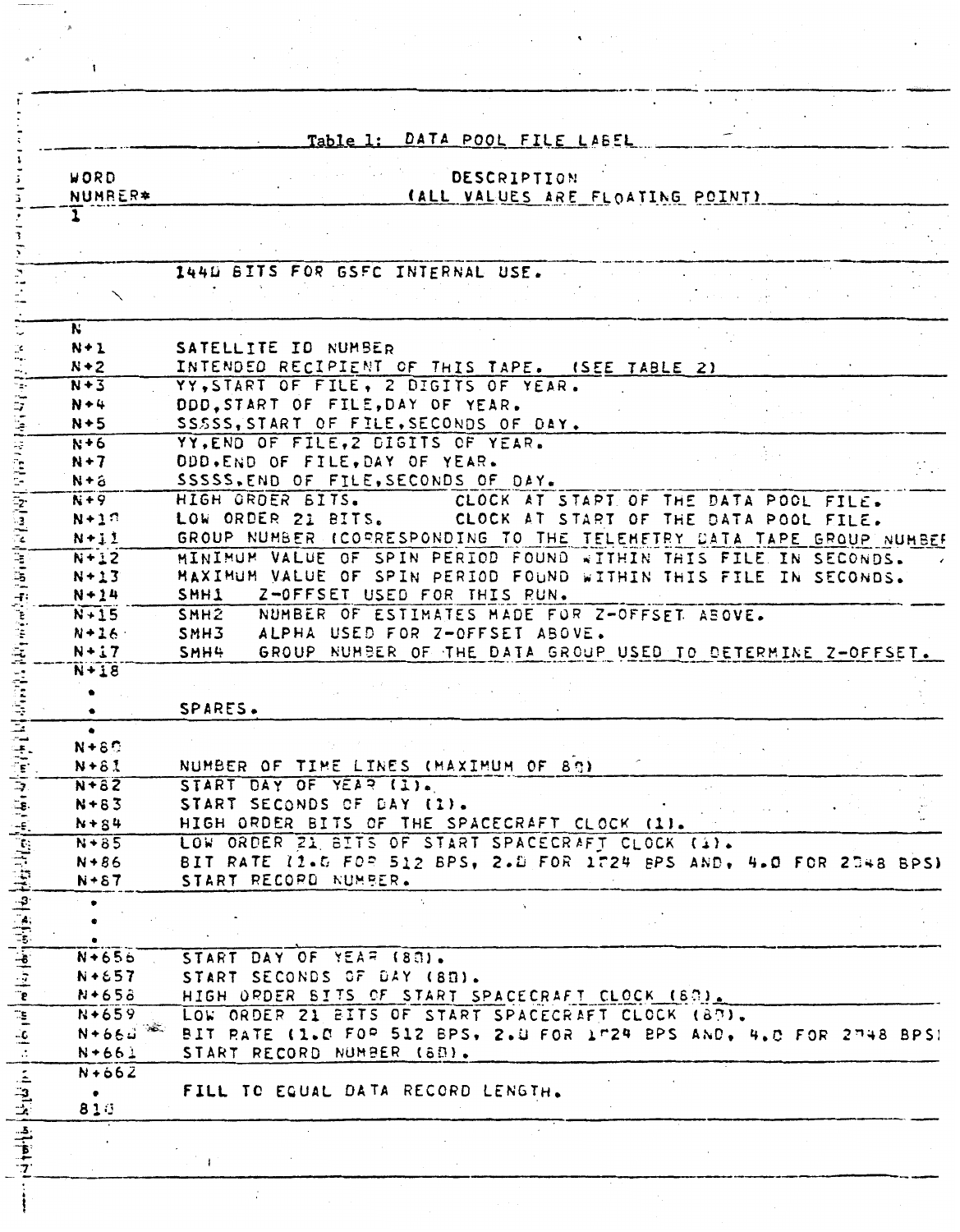|                         |             |                                                    | Table 2: DATA roof where RECORD                               |                         |  |                             |                        |               |
|-------------------------|-------------|----------------------------------------------------|---------------------------------------------------------------|-------------------------|--|-----------------------------|------------------------|---------------|
|                         | .000        |                                                    |                                                               | <b>DESCRIPTION</b>      |  |                             |                        |               |
| $\frac{1}{2}$           | NUMBER      |                                                    | (ALL VALUES ARE FLOATING POINT)                               |                         |  |                             |                        |               |
|                         |             | DAY OF YEAR, RECOPD START                          |                                                               |                         |  |                             |                        |               |
|                         |             | SECONDS OF DAY, RECORD START                       |                                                               |                         |  |                             |                        |               |
| $\overline{\mathbf{3}}$ |             | CLOCK, RECORD START. HIGH ORDER POPTION            |                                                               |                         |  |                             |                        |               |
|                         |             | CLOCK. PECORD START. LOW ORDER 21 BITS.            |                                                               |                         |  |                             |                        |               |
| S.                      |             | RECOVERY FACTOR:                                   |                                                               |                         |  |                             |                        |               |
|                         |             |                                                    | IMINOR FRAMES PROCESSED)/(7.5 X 256.).FOR 512 BPS             |                         |  |                             |                        |               |
|                         |             |                                                    | IMINOR FRAMES PROCESSED / (15 % 256.). FOR 1924 BPS           |                         |  |                             |                        |               |
|                         |             |                                                    | (MINOR FRAMES PROCESSED)/(30 x 256.).FOR 2748 BPS             |                         |  |                             |                        |               |
| 6.                      |             | BIT RATE:                                          |                                                               |                         |  |                             |                        |               |
|                         |             | $1.5 = 512$ BPS (BACKUP)                           |                                                               |                         |  |                             |                        |               |
| न्द                     |             | $2.5 = 1124$ BPS (LOW)                             |                                                               |                         |  |                             |                        |               |
|                         |             | $4.0 = 2048$ BPS (HIGH)                            |                                                               |                         |  |                             |                        |               |
| 7                       |             | OUMMY RECORD INDICATOR:                            |                                                               |                         |  |                             |                        |               |
|                         |             |                                                    | B.E = AT LEAST ONE MINOR FRAME OF DATA WITHIN THIS RECORD'S S |                         |  |                             |                        |               |
|                         |             |                                                    | 7. The NO DATA WITHIN THE SPAN OF THIS RECOPD. A DUMMY RECORD |                         |  |                             |                        |               |
| 8                       |             | WEIMELINE INDICATOR:                               |                                                               |                         |  |                             |                        |               |
|                         |             |                                                    |                                                               |                         |  |                             |                        |               |
|                         |             |                                                    | D.C = THIS RECORD LIES ON AN EXISTING TIMELINE                |                         |  |                             |                        |               |
|                         |             | DATA RECORD NUMBER                                 | 7. P = THIS RECORD BEGINS A NEW TIMELINE                      |                         |  |                             |                        |               |
| 9                       |             |                                                    |                                                               |                         |  |                             |                        |               |
|                         |             |                                                    |                                                               |                         |  |                             |                        |               |
|                         | $17 - 12$   | SPARES                                             |                                                               |                         |  |                             |                        |               |
| 13                      |             | $BO-X$                                             | OFFSET USED FOR SMH BX                                        |                         |  |                             |                        |               |
| 14                      |             | $BO - Y$                                           | OFFSET USED FOR SHH BY                                        |                         |  |                             |                        |               |
|                         | 15.         |                                                    |                                                               |                         |  |                             |                        |               |
| 16                      |             | WORDS 15 TO 19 FOR SHH USE ONLY                    |                                                               |                         |  |                             |                        |               |
| 17                      |             |                                                    |                                                               |                         |  |                             |                        |               |
| $-28$                   |             |                                                    |                                                               |                         |  |                             |                        |               |
| 19                      |             |                                                    |                                                               |                         |  |                             |                        |               |
| 2 <sup>2</sup>          |             | SPIN PERIOD AVERAGE, PREVIOUS HOUR.                |                                                               |                         |  |                             |                        |               |
| 21                      |             | $GSE-X$                                            |                                                               |                         |  |                             |                        |               |
| $\cdot$ . $\cdot$<br>22 |             | GSE-Y SATELLITE POSITION VECTOR IN GSE COORDINATES |                                                               |                         |  |                             |                        |               |
|                         | 23          | $GSE-Z$                                            | LAT TIME OF FIRST POINT IN THIS RECORD)                       |                         |  |                             |                        |               |
| 日本                      |             |                                                    |                                                               |                         |  |                             |                        | $\mathcal{L}$ |
|                         | $24 - 368$  | SPARES                                             |                                                               |                         |  |                             |                        |               |
|                         |             |                                                    |                                                               |                         |  |                             |                        |               |
|                         |             | $* * * * * *$ HOVESTADT ALGORITHM $* * * * *$      |                                                               |                         |  | $\frac{1}{2}$ $\frac{1}{2}$ |                        |               |
|                         | 169         | PROLP(1)                                           |                                                               | D.17-C.4MEV PROTONS     |  |                             | 1ST OF 4               |               |
|                         | ٠           |                                                    |                                                               |                         |  |                             |                        |               |
|                         |             |                                                    |                                                               |                         |  |                             |                        |               |
|                         | 172         | PROLP(4)                                           | <b>G.17-G.4MEV PROTONS</b>                                    |                         |  |                             | 4TH OF 4               |               |
|                         | 173         | ALFLA(1)                                           |                                                               | S.12-S.25HEV ALPHAS     |  |                             | IST OF 4               |               |
|                         |             |                                                    |                                                               |                         |  |                             |                        |               |
|                         |             |                                                    |                                                               |                         |  |                             |                        |               |
| i<br>U                  | 176         | ALFLA(4)                                           |                                                               | D.12-D.25MEV ALPHAS     |  |                             | STH OF 4               |               |
|                         | 177         | HEAVYS (1)                                         |                                                               | HEAVIES (2>2) GT C.1MEV |  |                             | 1ST OF 4               |               |
|                         | $\bullet$   |                                                    |                                                               |                         |  |                             |                        |               |
|                         | $\bullet$   |                                                    |                                                               |                         |  |                             |                        |               |
|                         |             |                                                    |                                                               |                         |  |                             | <b>4TH OF 4</b>        |               |
|                         |             | HEAVYS(4)                                          | HEAVIES (2>2) GT D.1MEV                                       |                         |  |                             |                        |               |
|                         | 13 L<br>181 | PROHP1(1)                                          |                                                               | 5-10MEV PROTONS         |  |                             | 1ST OF 4               |               |
|                         |             |                                                    |                                                               |                         |  |                             |                        |               |
| $\frac{1}{2}$           |             |                                                    |                                                               |                         |  |                             |                        |               |
|                         |             |                                                    |                                                               |                         |  |                             |                        |               |
| $\overline{\mathbb{R}}$ | .184        | PROHP1(4)                                          | 5-IGHEV PROTONS                                               |                         |  |                             | 4TH OF 4<br>$\sigma=2$ |               |

 $\bar{\omega}$ 

 $\overline{\phantom{a}}$ 

 $\frac{1}{\sqrt{2}}$ 

<u>Ar</u>

 $\hat{A}$ 

 $\ddot{\phantom{1}}$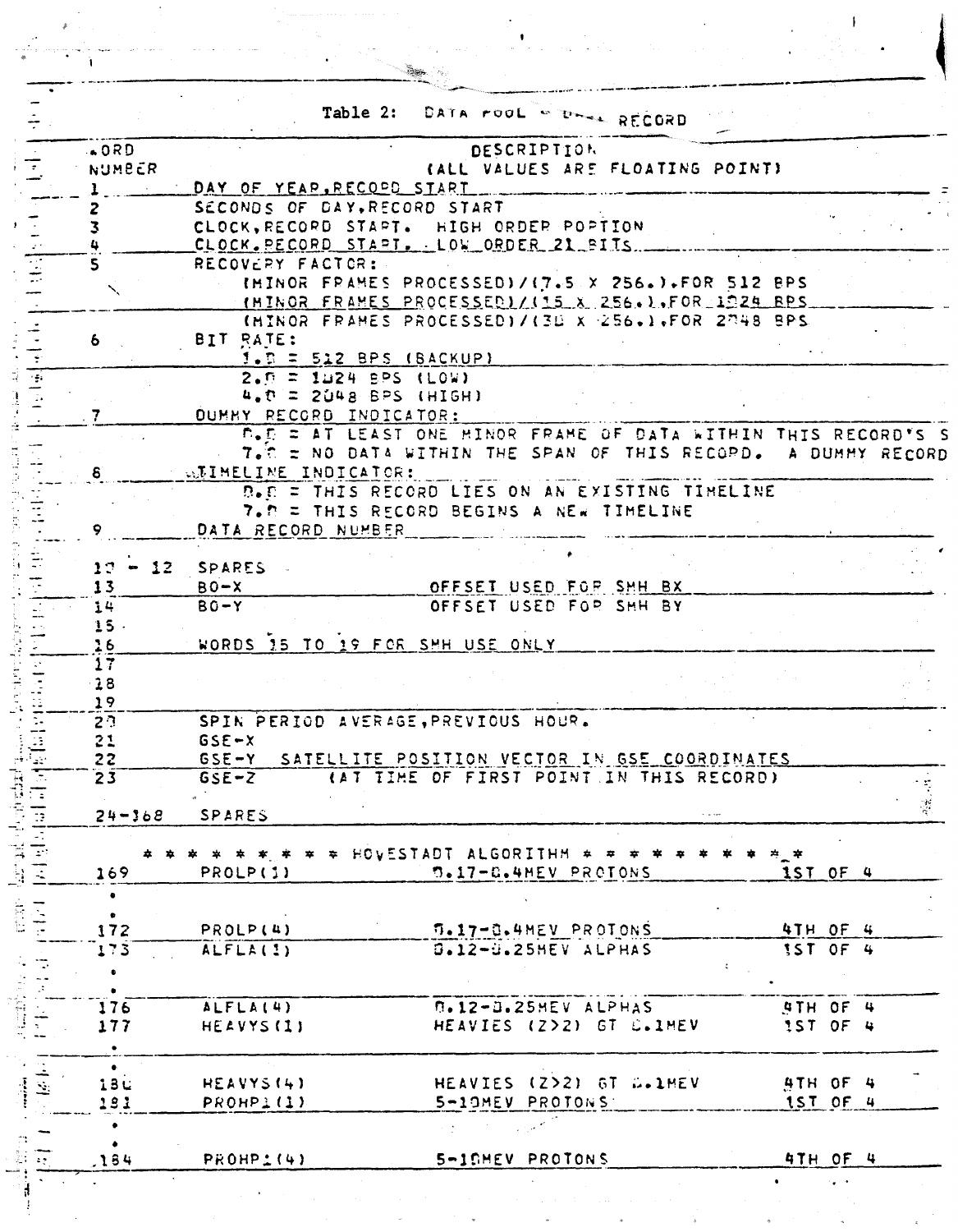|                        | <b>PROHP2(1)</b>           | 13-20MEV PROTONS                                            | IST OF 4                                      |
|------------------------|----------------------------|-------------------------------------------------------------|-----------------------------------------------|
| 135                    |                            |                                                             |                                               |
|                        |                            |                                                             |                                               |
| 188                    | PROHPZ(4)                  | - 10-20MEV PROTONS                                          | 4TH OF 4                                      |
|                        |                            | MANEUVER INFORMATION $*$ $*$ $*$                            | * *<br>≖                                      |
| 189                    | MANUVR (1)                 | HANEUVER INDICATORS FOR EACH OF THE TWELVE                  |                                               |
| 193                    | MANUVR(2)                  | 5 MINUTE(APPROX) INTERVALS OF THIS RECORD:                  |                                               |
| 191                    | MANUVR(3)                  | 0.0 = NO MANEUVER IN THIS INTERVAL                          |                                               |
| 192                    | MANUVR (4)                 |                                                             | 7.0 = MANEUVER INDICATED DURING THIS INTERVAL |
| 193                    | MANUVR (5)                 |                                                             |                                               |
| 194                    | MANUVR (6)                 |                                                             |                                               |
| 195                    | MANUVR <sub>(7)</sub>      |                                                             |                                               |
| 196                    | MANUVR (8)                 |                                                             |                                               |
| 197                    | MANUVR (9)                 |                                                             |                                               |
| 198                    | <b>HANUVR (10)</b>         |                                                             |                                               |
| 199<br>20u             | MANUVR (11)<br>MANUVR (12) |                                                             |                                               |
|                        |                            |                                                             |                                               |
|                        |                            | SHITH ALGOPITHM (MAGNE TOMETER)                             | * * * *                                       |
| 201                    | BZ(1)                      | SPIN AXIS COMPONENT                                         |                                               |
| 292                    | BX(1)                      | SATELLITE-SUN LINE COMPONENT                                | MAG FIELD VECTOR                              |
| 253                    | MAG2<br>BY(1)              | <b>3RD COMPONENT OF TRIAD</b>                               | 1ST OF 62 VECTO                               |
| 274                    | BHAGIL)                    | MAGNITUDE                                                   |                                               |
| 2 3 5                  | BOELTA(1)                  | LATITUDE                                                    | MAGNETIC FIELD VECTOR                         |
| 2.56                   | $BPEI+1$                   | LONGITUDE                                                   | 1ST OF 6" VECTORS                             |
| $207 - 554$            |                            | 2ND THROUGH 59TH MAGNETIC FIELD VECTORS.                    |                                               |
| 555                    | BZ(67)                     | SPIN AXIS COMPONENT                                         |                                               |
| 556                    | BX(61)                     | SATELLITE-SUN LINE COMPONENT                                | MAG FIELD VECTOR                              |
| 557                    | BY(60)                     | 3RD COMPONENT OF TRIAD                                      | 60TH OF 60 VEC                                |
| 558                    | BMAG(6D)                   | <b>HAGNITUDE</b>                                            |                                               |
| 559                    | BOELTA (60)                | LATITUDE                                                    | MAGNETIC FIELD VECTOP                         |
| $-561$                 | BPHI(6C)                   | LONGITUDE                                                   | 6STH OF 68 VECTORS                            |
|                        |                            | * * * * * * * * * STEINBERG ALGORITHM * * * * * * * * * * * |                                               |
| 561                    | RAMAP <u>i</u> (1)         | AVERAGE VOLTAGE AND RMS (1750KHZ.)                          |                                               |
| 562                    | RARMSI(I)                  | 1ST OF 3D SETS                                              |                                               |
| $\bullet$              |                            |                                                             |                                               |
| $\bullet$<br>6.19      | RAMAPI(30)                 | AVERAGE VOLTAGE AND RMS (13036KHZ.)                         |                                               |
| 62.7                   | RARMS1(30)                 | 3STH OF 3S SETS                                             |                                               |
|                        |                            |                                                             |                                               |
|                        | $521$ $RAMAP4(1)$          | AVERAGE VOLTAGE AND RMS (2DOKHZ.)                           |                                               |
|                        | RARS2(1)                   | 1ST OF 30 SETS                                              |                                               |
| 522                    |                            |                                                             |                                               |
| $\bullet$              |                            |                                                             |                                               |
|                        |                            |                                                             |                                               |
| 679<br>68 <sub>4</sub> | RAMAP2(30)<br>RARMS2(30)   | AVERAGE VOLTAGE AND RMS (27GKHZ.)<br>30TH OF 30 SETS        |                                               |
|                        |                            |                                                             |                                               |

 $\frac{1}{2}$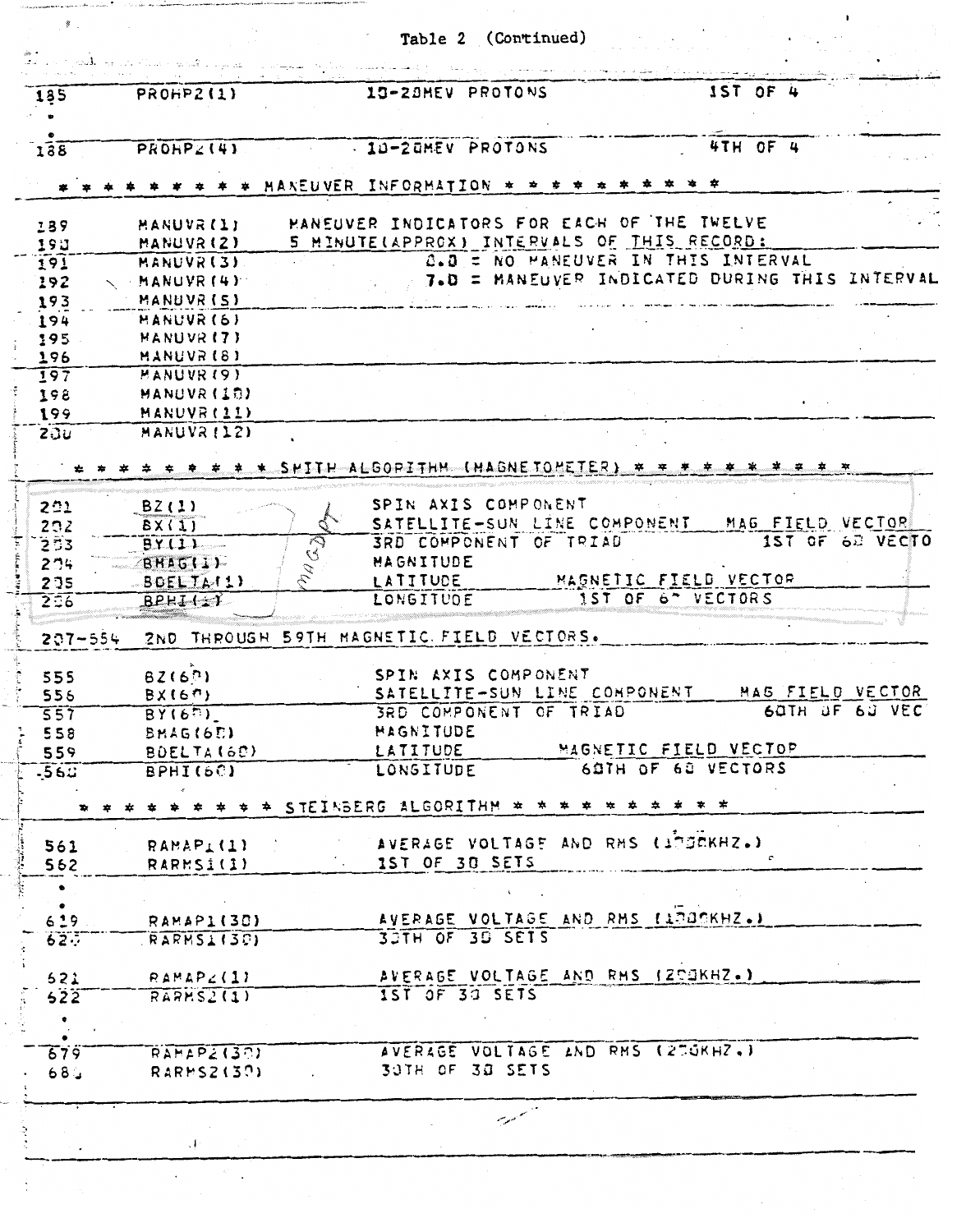$\overbrace{B}$  (Continued)

 $\tilde{\gamma}_1$  is a spectral

| 681                        | EFLUX(1)                       | PARTICLE FLUX, ENERGY > 15KEV 1ST OF 12                                                                 |
|----------------------------|--------------------------------|---------------------------------------------------------------------------------------------------------|
|                            |                                |                                                                                                         |
|                            |                                |                                                                                                         |
| 692                        | EFLUX(I2)                      | PARTICLE FLUX, ENERGY > 15KEV . 12TH OF 12                                                              |
| 693                        | XRAY(1)                        | COUNTS PER SECOND, 27-37 KEV<br>1ST OF 12                                                               |
|                            |                                |                                                                                                         |
| $\bullet$<br>704           | XRAY(I12)                      | COUNTS PER SECOND, 2N-37 KEV 12TH OF 12                                                                 |
|                            |                                | * BAME ALGORITHM * * * * * * * * * *                                                                    |
| 705                        | IONPD(1)                       | TON PSEUDO-DENSITY (PARTICLES/CC) 15T OF 1                                                              |
| $\bullet$                  |                                |                                                                                                         |
|                            |                                |                                                                                                         |
|                            | <b>IONPD(12)</b>               |                                                                                                         |
| 716<br>717                 | WINDPS (1)                     | ION PSEUDO-DENSITY (PARTICLES/CC) 12TH OF 1<br>SOLAR WIND PSEUDO-SPEED (KM/SEC)<br>1ST OF 1             |
|                            |                                |                                                                                                         |
| $\bullet$                  |                                |                                                                                                         |
| 728                        | WINDPS(12)                     |                                                                                                         |
| 729                        | WINDPA(1)                      | SOLAR WIND PSEUDO-SPEED (KM/SEC)<br>12TH OF 1<br>SOLAR WIND PSEUDO FLOW ANGLE (DEG)<br>IST OF 1         |
|                            |                                |                                                                                                         |
| $\bullet$<br>740           | WINDPA(12)                     | SOLAR WIND PSEUDO FLOW ANGLE (DEG)<br>12TH OF 1                                                         |
|                            |                                | * * * * * * SCARF ALGORITHM * * * * * * * * * *                                                         |
|                            |                                |                                                                                                         |
| 741                        | PLA31(1)                       | PLASMA WAVE 31HZ<br>MAX. VOLTAGE<br>1ST OF 12                                                           |
| 742<br>743                 | PLAIK(1)<br><b>PLA31K(1)</b>   | PLASMA WAVE<br>1 <sub>KH</sub> 2<br>MAX VOLTAGE<br>$1ST$ OF $12$<br>PLASHA WAVE<br>32KHZ<br>MAX VOLTAGE |
| 744                        | PLANT(I)                       | 1ST OF 12<br>PLASMA WAVE ANTENNA STATUS<br>1ST OF 12                                                    |
| $\bullet$                  |                                |                                                                                                         |
|                            |                                |                                                                                                         |
|                            |                                | 3.1HZ                                                                                                   |
| 785<br>786                 | PLA31(12)<br><b>PLAIK (12)</b> | PLASMA WAVE<br>MAX. VOLTAGE<br>12TH OF 1:<br>PLASMA WAVE<br>IKHZ<br>MAX VOLTAGE<br>12TH OF 1            |
| 787                        | PLA31K (12)                    | PLASMA WAVE 37KHZ<br>MAX VOLTAGE<br>12TH OF 1                                                           |
| 788                        | PLANT(12)                      | PLASMA WAVE ANTENNA STATUS<br>12TH OF 1                                                                 |
|                            |                                | * * * * * VCN ROSENVINGE ALGORITHM * *<br>* * * * *                                                     |
| 759                        | PARTLO(1)                      | PARTICLES, LOW RANGE 4-57MEV/NUCLEON<br>$15T-OF$                                                        |
| $\bullet\;$ .<br>$\bullet$ |                                |                                                                                                         |
| 792                        | PARTLO(4)                      | PARTICLES, LOW RANGE 4-57MEV/NUCLEON<br>4TH OF                                                          |
| 793                        | PARTHI(1)                      | PARTICLES, HIGH RANGE 18-7THEV/NUCLEON 1ST OF                                                           |
| $\bullet$                  |                                |                                                                                                         |
| 796                        | PARTHI(4)                      | PARTICLES, HIGH RANGE 18-7THEV/NUCLEON 4TH OF                                                           |
|                            |                                |                                                                                                         |